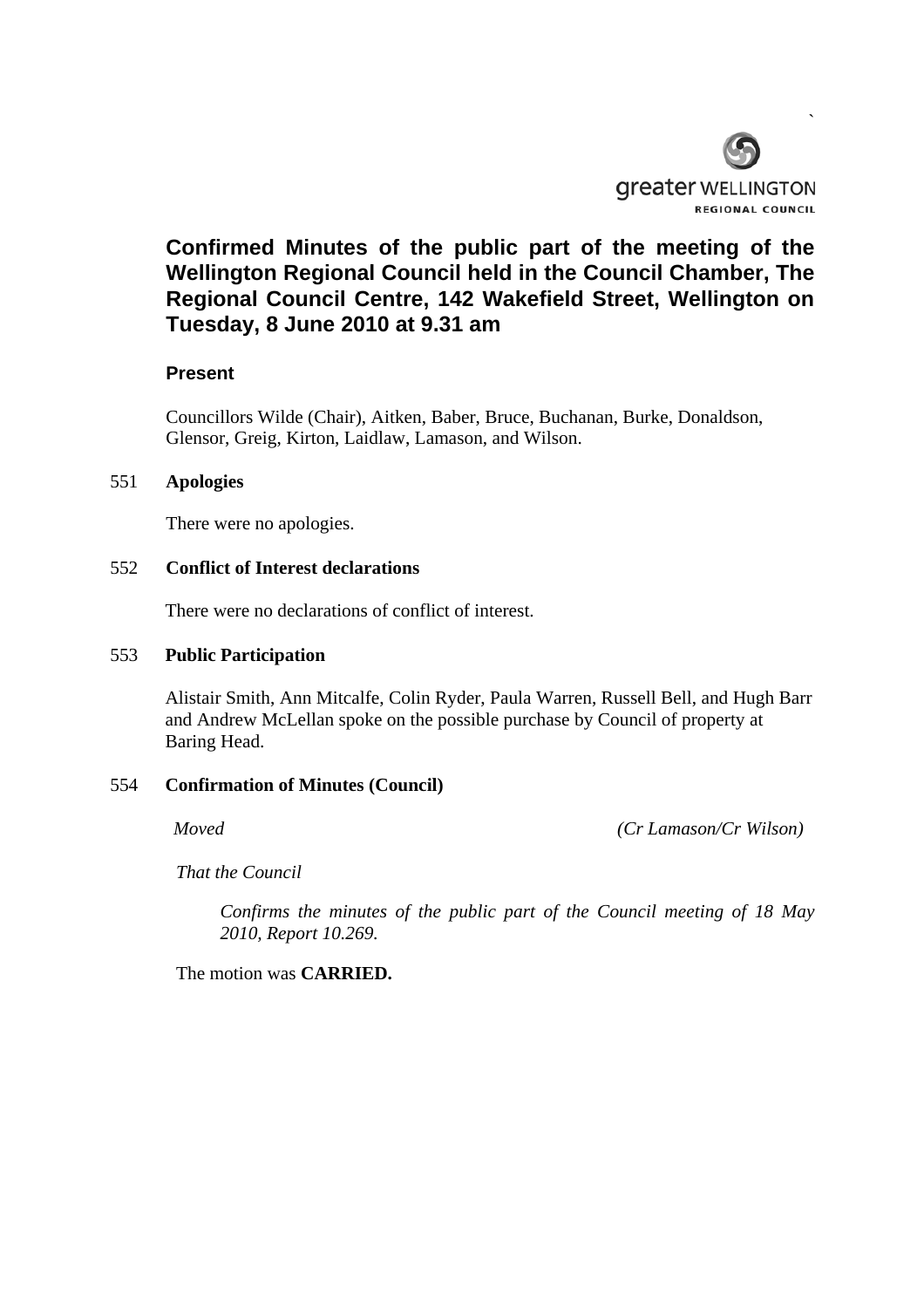*That the Council* 

*Confirms the public excluded minutes of the Council meeting of 18 May 2010, Report 10.312.*

The motion was **CARRIED.** 

# 555 **Confirmation of Minutes (Annual Plan)**

*Moved (Cr Lamason/Cr Wilson)*

*That the Council:*

*Confirms the minutes of the Annual Plan 2010/11 Hearing Committee 12 and 13 May meeting Report 10.57.*

The motion was **CARRIED.** 

## 556 **Finalisation of the 2010/11 Annual Plan (the Plan)**

*Moved (Cr Aitken/Cr Glensor)*

*That the Council:*

- *(1) Receives the report.*
- *(2) Notes its contents.*
- *(3) Approves the operating expenditure items listed within Attachment 1 of this report (or as amended by the Council) to be rebudgeted within the 2010/11 Annual Plan.*
- *(4) Approves the capital expenditure items listed within Attachment 2 of this report (or as amended by the Council) to be rebudgeted within the 2010/11 Annual Plan.*
- *(5) Approves the operating expenditure adjustments within this report (or as amended by the Council) for inclusion within the 2010/11 Annual Plan.*
- *(6) Notes that the impacts of the rebudgeting and other adjustments, as approved in recommendations 3-5 above, have been reflected in this report.*
- *(7) Approves the rate increase of 2.23% and no increase in the bulk water levy for the 2010/11 year (or as amended by the Council) for inclusion*

2

**Report 10.272** File SP/04/01/01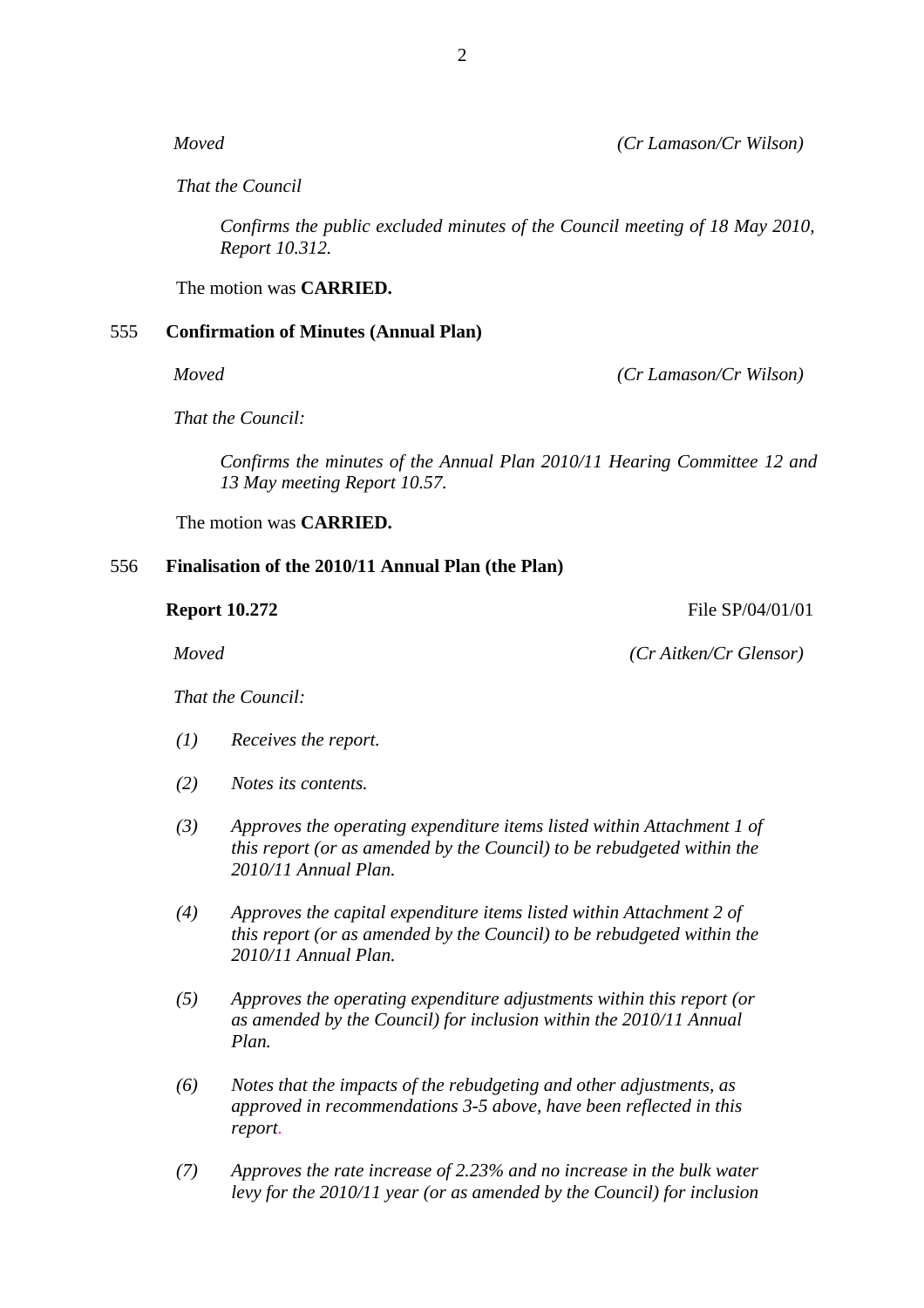*in the Annual Plan 2010/11, to be considered by the Council on 29 June.* 

The motion was **CARRIED.** 

557 **Proposal to Establish a Council Controlled Organisation – Creative HQ Limited and proposed amendment to the constitution of Grow Wellington Limited** 

**Report 10.304 File WRS/09/01/01** 

*Moved (Cr Wilde/Cr Wilson)*

*That the Council:*

- *1. Receives the report.*
- *2. Notes the content of the report*
- *3. Resolves by way of the written resolutions included within attachment 2 to amend the constitution of Grow Wellington Limited as set out in section 8 of this report.*
- *4. Resolves by way of the written resolutions included within attachment 2 to approve the establishment of a Council Controlled Organisation for Creative HQ.*
- *5. Includes in the written notice approving the establishment of Creative HQ as a limited company, the condition that Grow Wellington must at all times hold at least 51% of the shares in the company once established.*
- *6. Authorises the Chief Financial Officer to affix the Council's Common Seal to the resolutions of the sole shareholder (Attachment 2).*
- *7. Consents to Grow Wellington Limited, as sole shareholder of Creative HQ Limited, adopting the proposed constitution as set out in attachment 3.*
- *8. Requests that the Chair of the Council confirms this consent in writing to Grow Wellington Limited.*
- *9. Notes that the amendments to the constitution of Grow Wellington Limited will be registered with the Companies Office.*

Moved as an amendment (Cr Burke/Cr Bruce)

That the Council deletes clause 22.1 (c) of the Constitution of each of Grow Wellington Limited and Creative HQ Limited, regarding loans to Directors.

The amendment was **LOST.** 

The substantive motion was **CARRIED.**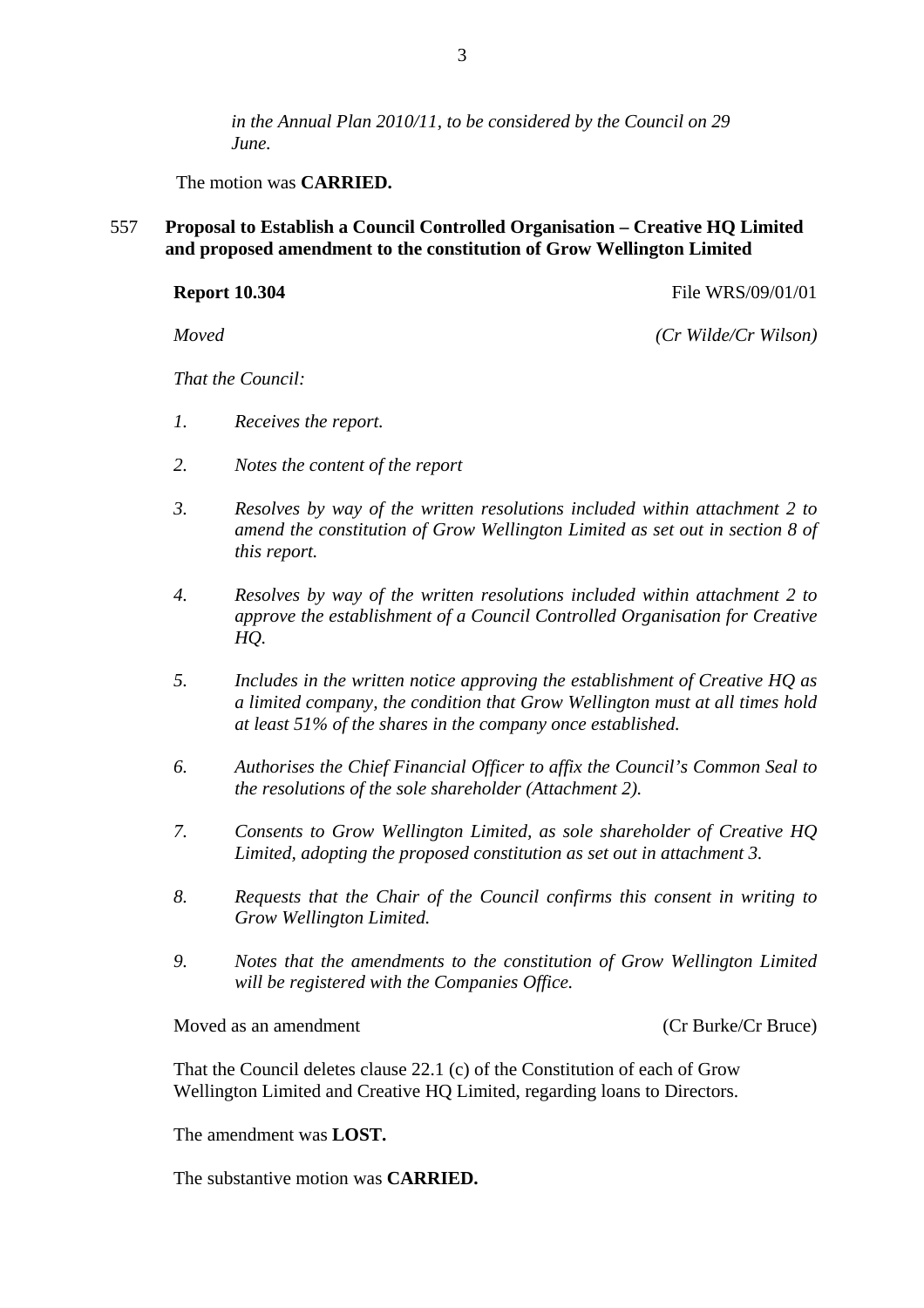# 558 **Porirua Harbour and Catchment Community Trust: Nomination of Founding Trustee**

|     |                                         | <b>Report 10.309</b>                                                                                          | File: X/23/05/18         |  |  |
|-----|-----------------------------------------|---------------------------------------------------------------------------------------------------------------|--------------------------|--|--|
|     | Moved                                   |                                                                                                               | (Cr Lamason/Cr Aitken)   |  |  |
|     |                                         | That the Council:                                                                                             |                          |  |  |
|     | $\mathfrak{1}.$                         | Receives the report.                                                                                          |                          |  |  |
|     | 2.                                      | Notes the content of the report.                                                                              |                          |  |  |
|     | $\mathfrak{Z}$ .                        | Nominates Councillor Donaldson as a Founding Trustee of the Porirua<br>Harbour and Catchment Community Trust. |                          |  |  |
|     | The motion was <b>CARRIED</b> .         |                                                                                                               |                          |  |  |
| 559 |                                         | Financial report for the ten months ending 30 April 2010                                                      |                          |  |  |
|     | <b>Report 10.271</b>                    |                                                                                                               | File:CFO/13/02/01        |  |  |
|     | Moved                                   |                                                                                                               | (Cr Aitken/Cr Donaldson) |  |  |
|     |                                         | That the Council:                                                                                             |                          |  |  |
|     | $\mathcal{I}$ .                         | Receives the report.                                                                                          |                          |  |  |
|     | 2.                                      | Notes the content of the report.                                                                              |                          |  |  |
|     | The motion was <b>CARRIED</b>           |                                                                                                               |                          |  |  |
| 560 | Proposed overseas travel: Council Chair |                                                                                                               |                          |  |  |
|     |                                         | <b>Report 10.63</b>                                                                                           | File: E/05/02/02.        |  |  |
|     | Moved                                   |                                                                                                               | (Cr Kirton/Cr Burke)     |  |  |
|     |                                         | That the Council:                                                                                             |                          |  |  |

- *1. Receives the report.*
- *2. Notes the content of the report.*
- *3. Notes that the Council Chair, in her capacity as Chair of Greater Wellington Rail Limited, will be travelling to South Korea from 21 June to 25 June 2010 to meet with representatives of Hyundai - Rotem / Mitsui regarding the Matangi project.*
- *4. Notes that the cost of the travel, estimated at \$7,313, will be a charge to Greater Wellington Rail Limited.*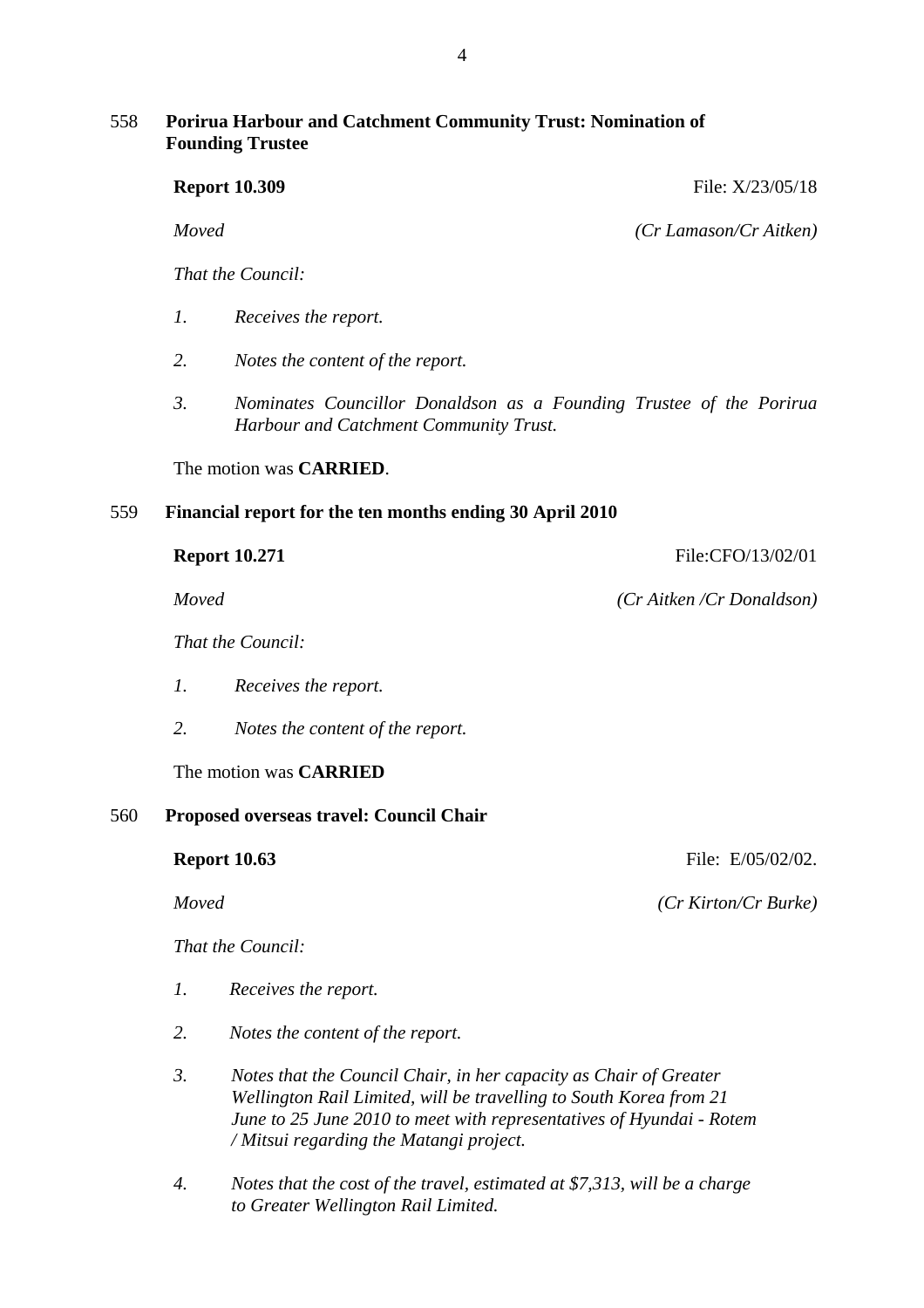The motion was **CARRIED**

#### 561 **Exclusion of the public**

### **Report 10.313** Moved

*That the Council* 

1. *Excludes the public from the following part of the proceedings of this meeting namely:* 

*1. Property for sale, Baring Head, Wainuiomata* 

#### *2. Grow Wellington Board Appointments*

*The general subject of each matter to be considered while the public is excluded, the reasons for passing this resolution in relation to each matter, and the specific grounds under section 48(1) of the Local Government Official Information and Meetings Act 1987 for the passing of this resolution are as follows:* 

| <b>General subject</b><br>of each matter to<br>be considered: | <b>Reason for passing this resolution</b><br>in relation to each matter                                                                                                                                                                                                                                                                                                                                                                                                                                                                                                                 | Ground under section $48(1)$ for<br>the passing of this resolution                                                                                                                                                                                                                                                                                                                                                                                           |
|---------------------------------------------------------------|-----------------------------------------------------------------------------------------------------------------------------------------------------------------------------------------------------------------------------------------------------------------------------------------------------------------------------------------------------------------------------------------------------------------------------------------------------------------------------------------------------------------------------------------------------------------------------------------|--------------------------------------------------------------------------------------------------------------------------------------------------------------------------------------------------------------------------------------------------------------------------------------------------------------------------------------------------------------------------------------------------------------------------------------------------------------|
| Property for sale,<br><b>Baring Head,</b><br>Wainuiomata      | The information contained in this<br>report relates to Greater<br>Wellington considering entering<br>into a land purchase agreement for<br>a piece of land. Having this part of<br>the meeting open to the public<br>would disadvantage the Council if<br>further negotiations were to take<br>place as it would reveal the<br>Council's negotiation strategy. The<br>Council has not been able to<br><i>identify a public interest favouring</i><br>disclosure of this particular<br>information in public proceedings<br>of the meeting that would override<br><i>this prejudice.</i> | That the public conduct of the<br>whole or the relevant part of the<br>proceedings of the meeting<br>would be likely to result in the<br>disclosure of information for<br>which good reason for<br>withholding would exist under<br>section $7(2)(i)$ of the Local<br>Government Official<br><b>Information and Meetings Act</b><br>1987 ( <i>i.e. to enable Greater</i><br>Wellington to carry out, without<br>prejudice or disadvantage,<br>negotiations). |
| Grow Wellington<br><b>Board</b><br>Appointments               | The information contained in this<br>report relates to the proposed<br>appointment of directors to Grow<br>Wellington. Release of this<br>information would prejudice the<br>proposed appointees' privacy by<br>disclosing the fact that they are<br>being considered as directors of the<br>region's economic development                                                                                                                                                                                                                                                              | That the public conduct of the<br>whole or the relevant part of the<br>proceedings of the meeting<br>would be likely to result in the<br>disclosure of information for<br>which good reason for<br>withholding would exist under<br>section $7(2)(a)$ of the Local<br>Government Official                                                                                                                                                                    |

5

*Moved (Cr Donaldson/Cr Greig)*